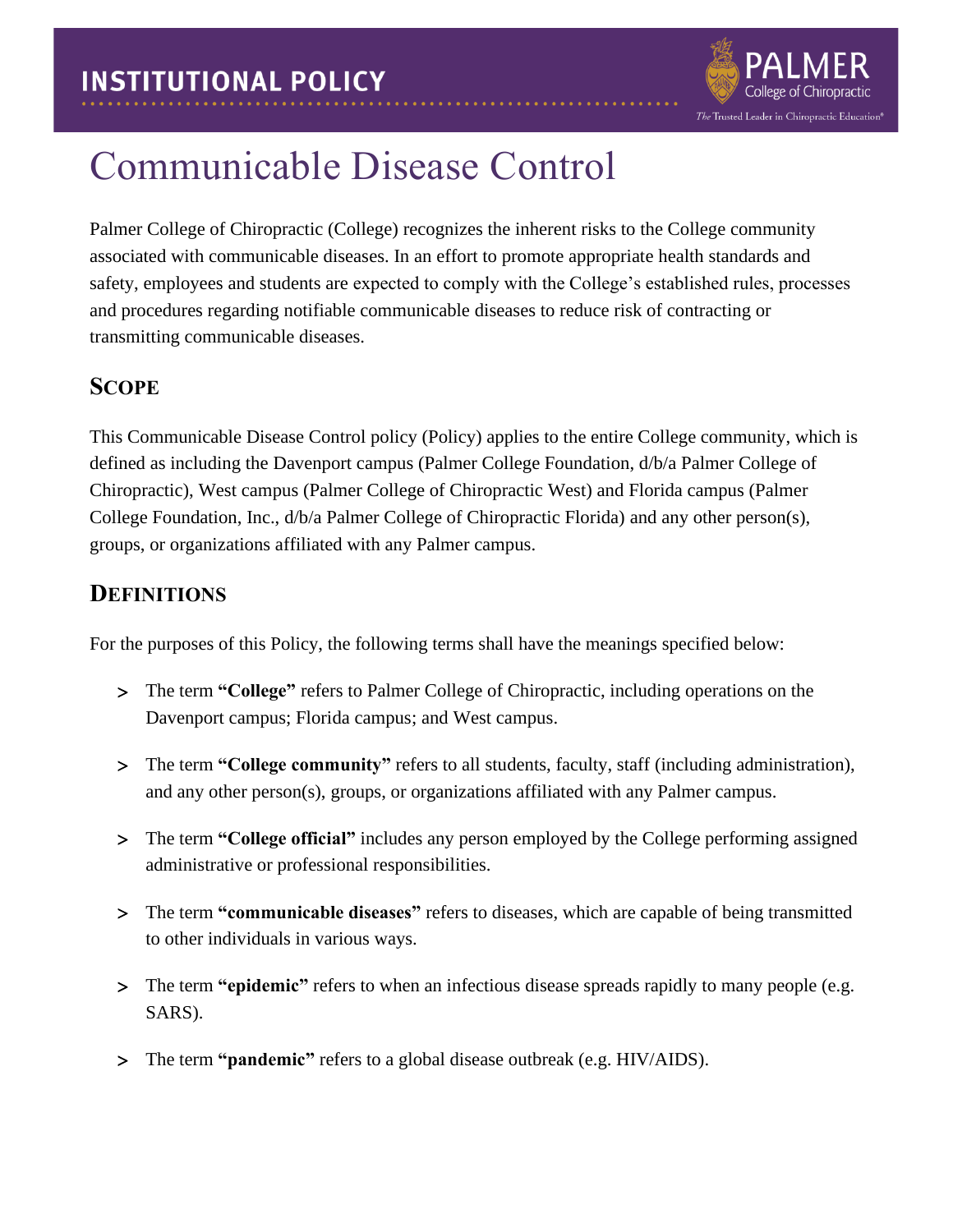### **ADMINISTRATIVE RULES**

#### **Notifiable Disease**

Public health officials at state health departments and the Centers for Disease Control and Prevention (CDC) collaborate in determining which diseases should be nationally notifiable. The Council of State and Territorial Epidemiologists, with advice from the CDC, makes recommendations annually for additions and deletions to the list of nationally notifiable diseases. A disease may be added to the list as a new pathogen emerges or may be deleted as its incidence decreases. The College's link to the CDC is through the appropriate County Health Department.

It is the responsibility of students and employees to review this list and inquire about the currency and possible changes to this list which may be accessed online at the [Center for Disease](https://wwwn.cdc.gov/nndss/)  [Control and Prevention.](https://wwwn.cdc.gov/nndss/)

#### **Reporting Notifiable Communicable Diseases**

Employees and students who are infected with a notifiable communicable disease are to report such information to the appropriate designated College officials below so the College may respond promptly and appropriately. Failure by employees or students infected with a notifiable communicable disease to report may result in disciplinary action up to and including dismissal.

Employees, students, administrators, other College officials or any other representatives of the College who are directly advised of; or become aware of someone (e.g. employee, student, patient) who is infected with a notifiable communicable disease are to immediately advise (without exception) one of the designated individuals named below.

#### <span id="page-1-0"></span>**DESIGNATED INDIVIDUALS**

#### *Main Campus, Davenport, Ia.*

> Brian Sharkey Senior Director of Safety and Security 1000 Brady Street Davenport, IA 52803-5214 (563) 884-5147 [brian.sharkey@palmer.edu](mailto:brian.sharkey@palmer.edu)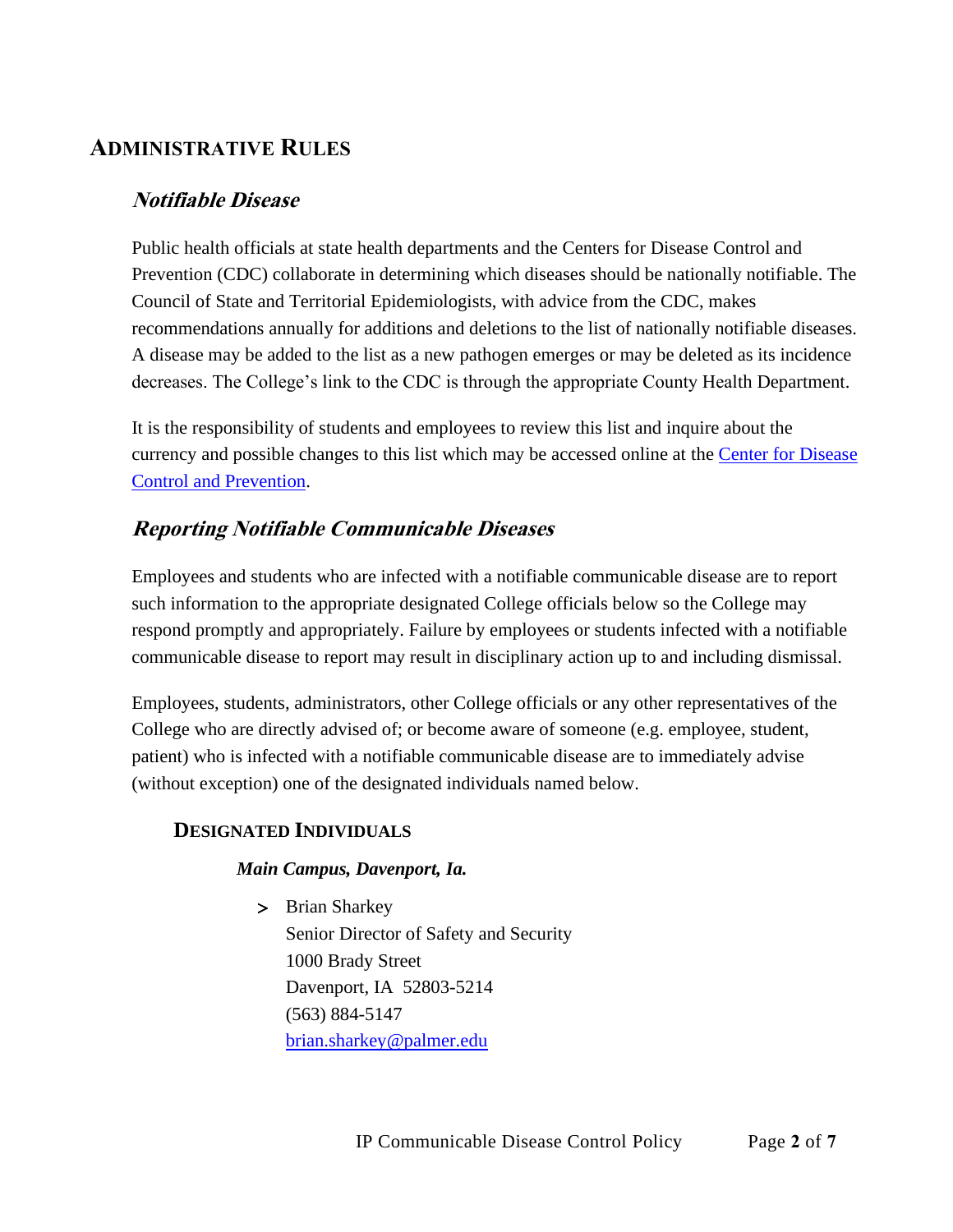#### *Florida Campus, Port Orange, Fla.*

> Donaldson Taylor Manager of Safety and Security 4777 City Center Pkwy Port Orange, FL 32129 386-763-2608 [donaldson.taylor@palmer.e](mailto:brian.sharkey@palmer.edu)du

#### *West Campus, San Jose, Calif.*

> Brian Sharkey Senior Director of Safety and Security 1000 Brady Street Davenport, IA 52803-5214 (563) 884-5147 [brian.sharkey@palmer.edu](mailto:brian.sharkey@palmer.edu)

With the exception of bloodborne pathogens such as Acquired Immune Deficiency Syndrome (AIDS), AIDS-Related Complex (ARC), Human immunodeficiency virus (HIV) infection and Positive HIV antibody status, sexually transmitted diseases need not be reported to the College.

Medical information relating to the communicable diseases of an employee or student will be disclosed to other responsible College officials only on a limited need-to-know basis.

#### **Seeking Care for a Communicable Disease**

Persons who are infected with a communicable disease are expected to seek expert medical advice and are encouraged to advise local health authorities.

#### **Communication within the College**

Should the College become aware of a published concern by national, state or local officials regarding a communicable disease, which has reached a pandemic stage, the College shall regularly monitor the situation by communicating with local and state health officials and by reviewing media sources. In turn, the College will formally communicate such findings with the College community as well as, information about the disease and prevention.

The College's Marketing and Communications department is charged with formulating, ensuring accuracy of information and appropriate approvals, and distributing Palmer Communications e-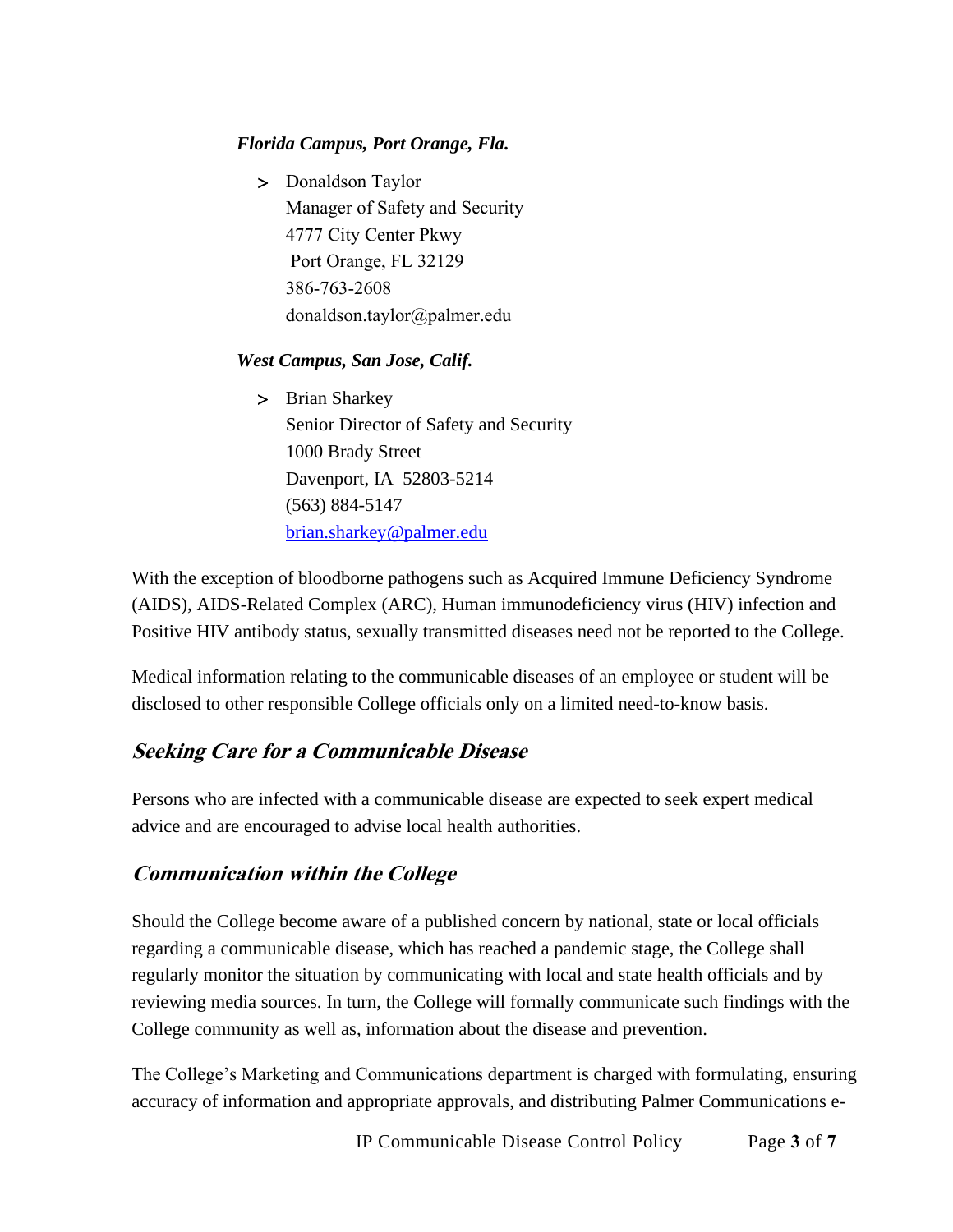mail/text messages to constituencies of the entire Palmer College community, including students, employees and alumni from all three (3) campuses. No individual or department other than the Marketing and Communication department is to create or distribute messages for these audiences. When the need arises for an immediate communication to any of these groups, it must be coordinated through the Marketing and Communication department, with appropriate guidance, information and approval from resources inside and outside the College.

### **Ability to Work/Attend College Activities**

Persons who know or who have reason to believe that they are infected with a notifiable communicable disease have an ethical and legal obligation to conduct themselves in accordance with such knowledge in order to protect themselves and others. Students and employees who have notifiable communicable diseases, whether symptomatic or not, will be allowed regular classroom and work attendance in an unrestrictive manner as long as they are physically able to attend classes, College activities and /or work; are able to perform their essential job functions or educational requirements and medical evidence indicates they do not pose a medically proven threat to themselves or others or a threat for transmission of the disease or condition. Any individual who knowingly or willingly transmits a notifiable communicable disease may be subject to the College's disciplinary procedures. Criminal penalties may also apply.

## **Reporting Illness to Local/State Authorities**

A designated College official or their designee shall report to the local health authority a suspected case of a reportable disease as defined by state law and/or relevant County Board of Health.

## **College Closings**

Should a communicable disease reach a pandemic level within the service area, after consulting with local health officials, the College may be closed temporarily if designated College officials feel it is in the best interest of the College and community.

#### **Restrictions**

The College reserves the right to exclude a person with a communicable disease from College facilities, programs, and functions if the College makes a medically based determination that the restriction is necessary for the welfare of the person who has the communicable disease and/or the welfare of other members of the College community.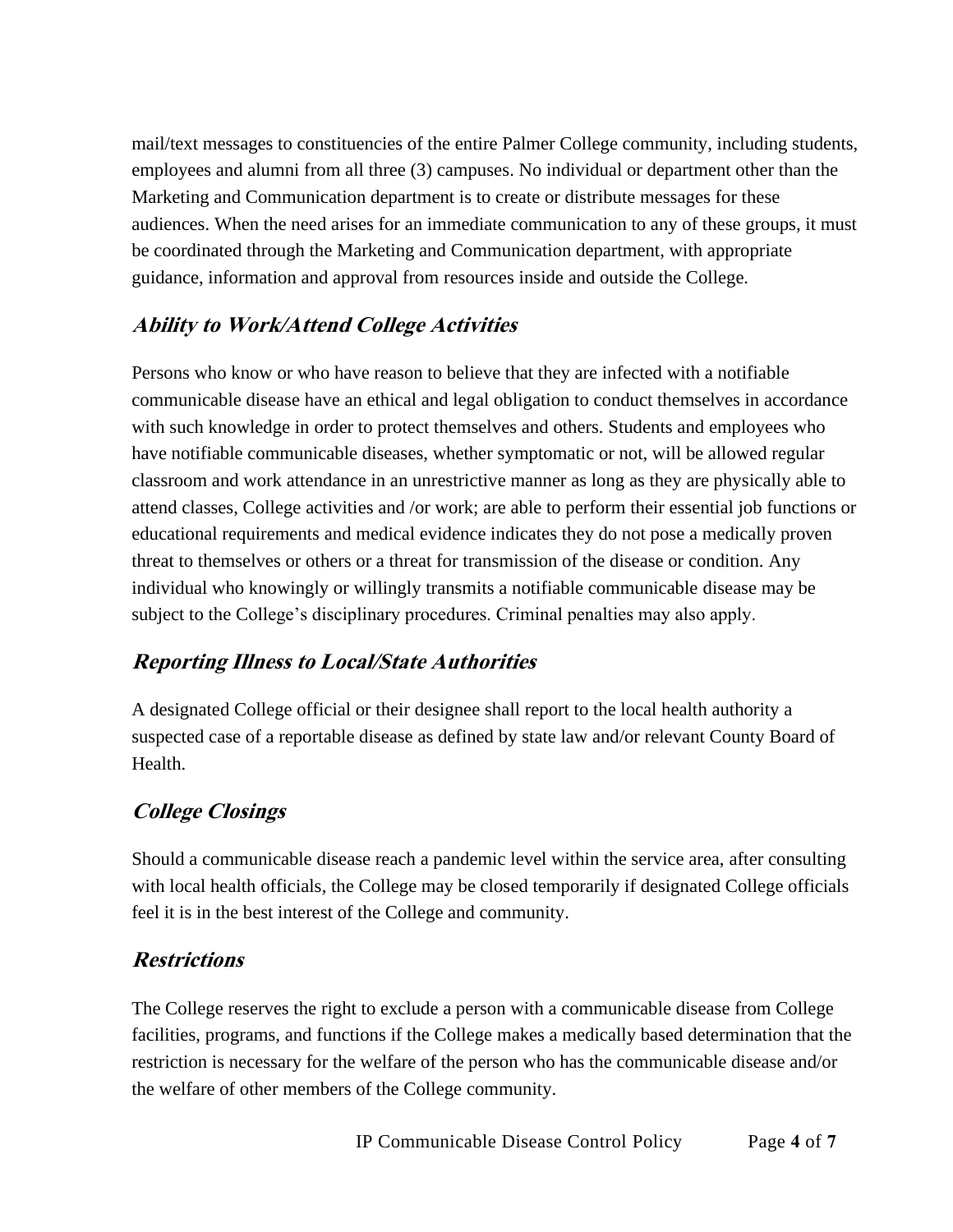## **Privacy**

The College shall comply with all pertinent statutes and regulations which protect the privacy of persons in the College community who have a communicable disease.

### **Basis for Action**

The College's decisions involving persons who have communicable diseases shall be made on a case-by-case basis, based on current and well-informed medical judgments concerning the disease; the risks of transmitting the illness to others; the symptoms and special circumstances of each individual who has a communicable disease; federal and state disease control laws; state public health recommendations; and a careful weighing of the identified risks.

The College will obtain appropriate medical direction, when necessary, to ensure that an employee's condition does not pose a significant risk of substantial harm to themselves or to others.

#### **Standard of Conduct toward Individuals with a Communicable Disease**

Employees who have unwarranted fears of exposure will not be allowed to refuse to work with individuals affected by communicable disease. In addition, it is unacceptable for employees to spread rumors regarding situations involving communicable disease where such rumors may affect the privacy, dignity and well-being of others. Behavior of this nature will not be tolerated at the College and will lead to appropriate discipline up to and including dismissal.

#### **Preventative Measures**

Employees and students are required to use proper hand and equipment sanitizing techniques and practice good hygiene at all times. Additionally, all employees and students are to complete any specified safety training to learn, practice and successfully perform all skills and tasks that will assist them in limiting exposure.

## **STANDARD INSTITUTIONAL POLICY PROVISIONS**

Institutional policies are supplemented by provisions that are applicable to all institutional policies. It is the responsibility of all employees and students to know and comply with these standards.

> [Standard Provisions Applicable to All Institutional Policies](http://www.palmer.edu/uploadedFiles/Pages/Students/Resources_and_Offices/Handbook_and_Policies/_pdf/Standard-Provisions-Applicable-to-All-Institutional-Policies.pdf)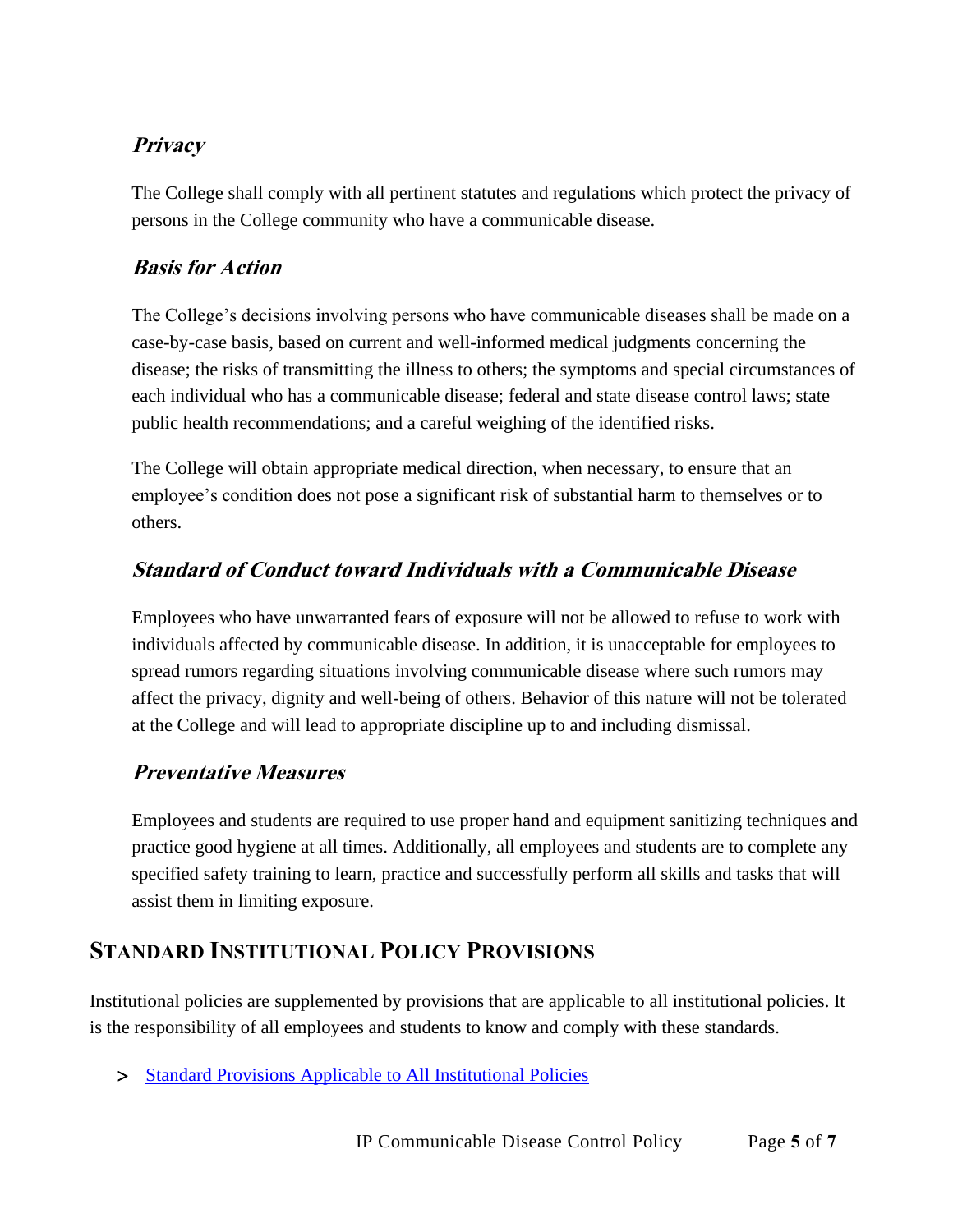# Additional Information

# **ASSOCIATED POLICIES, PROCESSES AND/OR PROCEDURES**

This Policy is supplemented below. It is the responsibility of all employees and students to know and comply with policies and procedures as supplemented.

## **POLICIES**

 $> N/A$ 

#### **PROCESSES AND/OR PROCEDURES**

 $> N/A$ 

## **FORMS/INSTRUCTIONS**

 $> N/A$ 

## **CONTACTS**

- > Brian Sharkey Senior Director for Safety and Security 1000 Brady Street Davenport, IA 52803-5214 (563) 884-5147 [brian.sharkey@palmer.edu](mailto:brian.sharkey@palmer.edu)
- > [Designated individuals](#page-1-0)
- Human Resources 1000 Brady Street Davenport, IA 52803-5214 (563) 884-5866
- > [Security](http://www.palmer.edu/students/resources-offices/security/report-crime/)